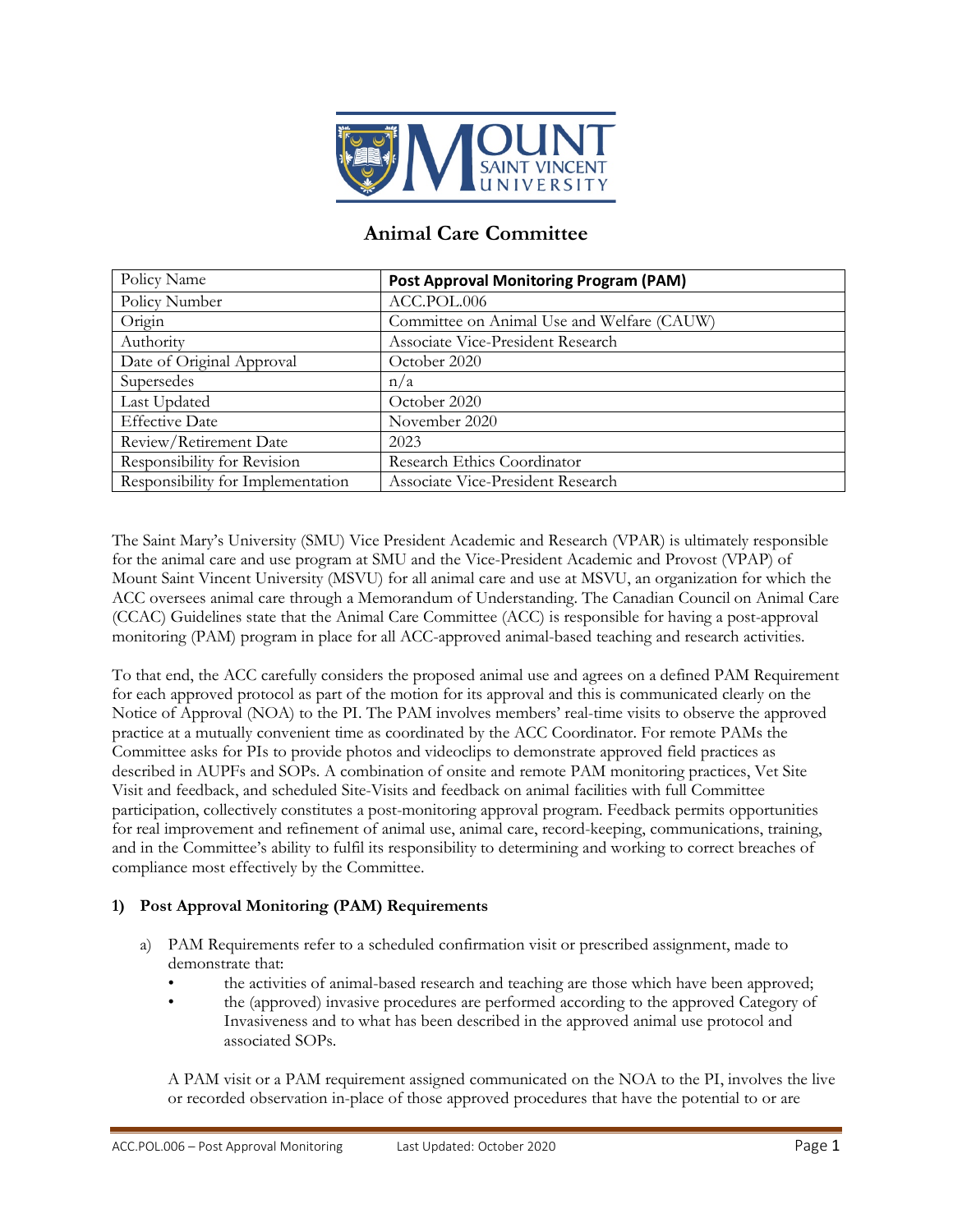expected to cause unnecessary pain and distress unless carried out as described and the application of endpoints optimized as detailed in the AUPF.

## b) **Deciding a PAM Requirement**

As part of the ACC review and approval of a protocol, the Committee agrees on a specific PAM requirement for the particular protocol. The PAM requirement is communicated to the PI on the Notice of Approval (NOA) MEMO. All protocols are reviewed annually along with their PAM Reports. Thus, all protocols will receive one live PAM visit or have one PAM recording-requirement request per year. More details of the PAM and its scheduling (including assembling a group) are done by the Coordinator. All scheduling must be confirmed with the PI in writing (email accepted) with the Coordinator. In the case where the PI is required to provide a photo or video recording of a specific fieldwork activity, no scheduling of a live visit with the PI is necessary. In the case of fieldwork performed on campus grounds, a live PAM visit may be feasible and therefore may be requested.

## c) **Conducting PAM Visits/Requirements**

- i) The assembled PAM group is comprised of at least two members of the ACC. If the Coordinator is not present, one of the PAM group members agrees to be the recorder of observations. Members should arrive to conduct the PAM visit completely prepared for the task and for the space, with any personal protective clothing already acquired. PAM group members should have already prepared by quickly reviewing the protocol, the specific PAM requirement as communicated to the PI on the NOA, and any pertinent procedures or SOPs. The PI or any listed authorized and trained personnel can perform the task to be monitored. PAM observers should not obstruct the work of the handlers with the animals. Observations should be recorded, including information for any required logs, or other documentation. PAM observers should keep their questions to a minimum as this is a monitoring exercise and they are not an audience to an instructional demonstration.
- ii) In the case of a remote PAM exercise in a field location, there are no PAM group members on site. The PI and authorized personnel conduct the described procedure while filming a short video clip and/or collecting photos of the process, as the PAM requirement stipulates from the protocol review. The Coordinator can subsequently assemble a PAM group to observe the recording, together, at an agreed upon time, prepared with the appropriate protocol for comparison.
- iii) During each PAM visit or during the observation of the pre-recorded remote PAM, the team will compare the procedures being performed with those that are documented in the approved AUPF. A checklist will be constructed from the particular PAM requirement and checked against the observations during the visit. All findings will be documented in a PAM Review Report.

## d) **Post-PAM Visit/Requirement**

- i) The PAM report is disclosed at the next meeting of the full ACC and formally recorded in the minutes. Any flagged issues are noted and added to the report. Training records on file for the authorized personnel may be reviewed at the meeting, as provided by the Coordinator. A copy of the PAM report and any recommendations (e.g. training, refinement of endpoint, etc.) or communications back to the PI from the Committee are included. All documentation generated during the PAM process, including email correspondence with respective labs, will be kept on file with the protocol.
- ii) The date of the PAM visit (in person or remote) should be recorded in the Protocol Tracker. Where feedback from the PAM visits/requirements results in recommendations (e.g., amendments to protocols and/or SOPs), the ACC communicates this to the PI and facilitates where appropriate. The PAM Report should be a part of the annual review of each protocol.
- iii) The ACC, together with the Consulting Veterinarian, may report to the Senior Administrator(s) via the Chair on ethical concerns observed in relation to any observation, where deemed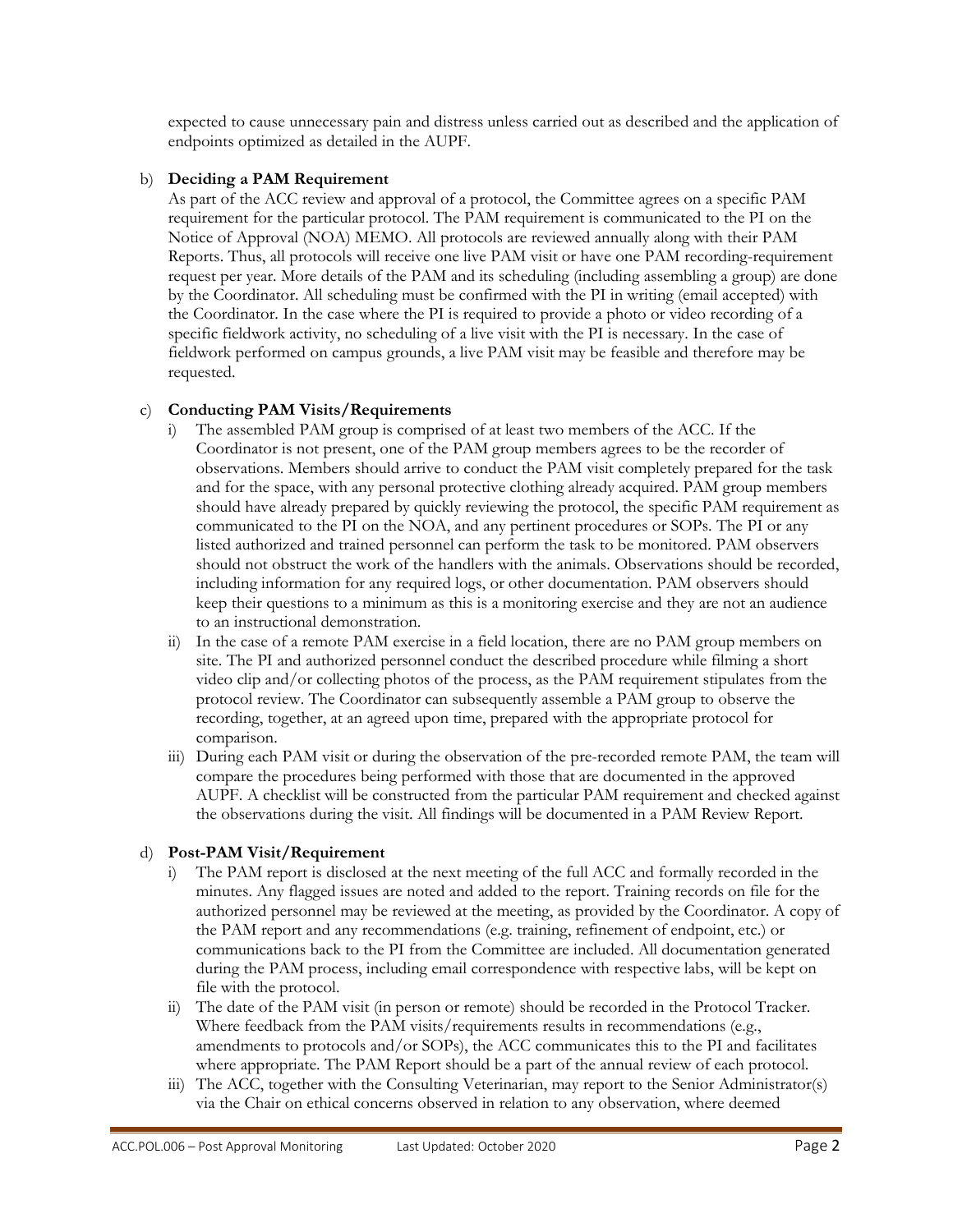appropriate, which could lead to imposed sanctions as per Saint Mary's University Policy on Integrity in Research and Scholarship and Procedures for Reporting and Investigating Scholarly Misconduct.

#### **2) ACC Site-Visits**

Scheduled site visits of the animal facilities at both SMU and MSVU are conducted once per year. Sitevisits include the entire ACC membership, allowing all members the chance to visit animal care and use sites once annually, adhering to CCAC Guidelines. The ACC Site-Visit Checklist is used to capture the observations of the group and, following the group debrief a single copy of the consolidated Checklist becomes the ACC Site-Visit report. The report is provided to the Facility Manager. Where feedback from the site visit results in recommendations the ACC communicates this to the Facility Manager and facilitates where appropriate.

## **3) Consulting Veterinarian Site-Visits**

At least one site visit of the animal facilities at SMU is conducted annually. Vet site visits can be scheduled visits or non-scheduled visits. The Vet may exercise his/her authority to access all locations to which they he/she is entitled. There is no prescribed checklist to be used. The Vet writes a report for submission to the VPAR and Facility Manager and a copy is provided to the ACC Chair for the ACC record. The report may include recommendations and the ACC must ensure that any recommendations and/or action items resulting from the vet site visit feedback/report be addressed in a timely and efficient manner.

#### **4) Breaches of Compliance**

The ACC is the body responsible for determining and working to correct breaches of compliance with approved animal use protocols and SOPs. Breaches of compliance that cannot be corrected by the ACC working with the concerned animal users and veterinary / animal care staff must be referred to the SMU VPAR (senior administration) and the MSVU AVPR for any MSVU-related breach, who must inform all members of the animal care and use program about any sanctions that will be taken by the senior administration in the event of serious breaches of compliance.

The Committee must work with animal users and handlers to ensure compliance with its decisions and with the conditions set out in approved protocols (e.g., through the implementation of its PAM program, and through regular site visits). The Consulting Veterinarian and Animal Care Technician work in a collegial manner with animal users and attempt to correct deficiencies collaboratively. Where there are persistent breaches of compliance or threats to the health and safety of personnel or animals, these must be reported back to the Chair of the ACC, and the Chair and ACC must promptly address these issues, through communications with the animal user(s), meetings and site visits, and eventually communications with the senior administrator, as necessary.

## **5) Animal Welfare**

The authority of the ACC assigns the Chair of the Animal Care Committee and/or the University Consulting Veterinarian the right to observe unhindered any procedure involving animal-based research or teaching. In addition, the University Consulting Veterinarian has the authority to stop any procedure involving animals if the procedure deviates from an AUP (See ACC Terms of Reference).

The ACC delegates to the Consulting Veterinarian the authority to treat, remove from a study, or euthanize, if necessary, an animal according to the Veterinarian's professional judgment. The Consulting Veterinarian will attempt to contact the PI whose animal is in poor condition before beginning any treatment that has not previously been agreed upon and will also attempt to contact the ACC Chair. However, the Consulting Veterinarian has the authority to proceed with any necessary emergency measures, whether or not the PI and ACC Chair are available. A written report should be sent by the